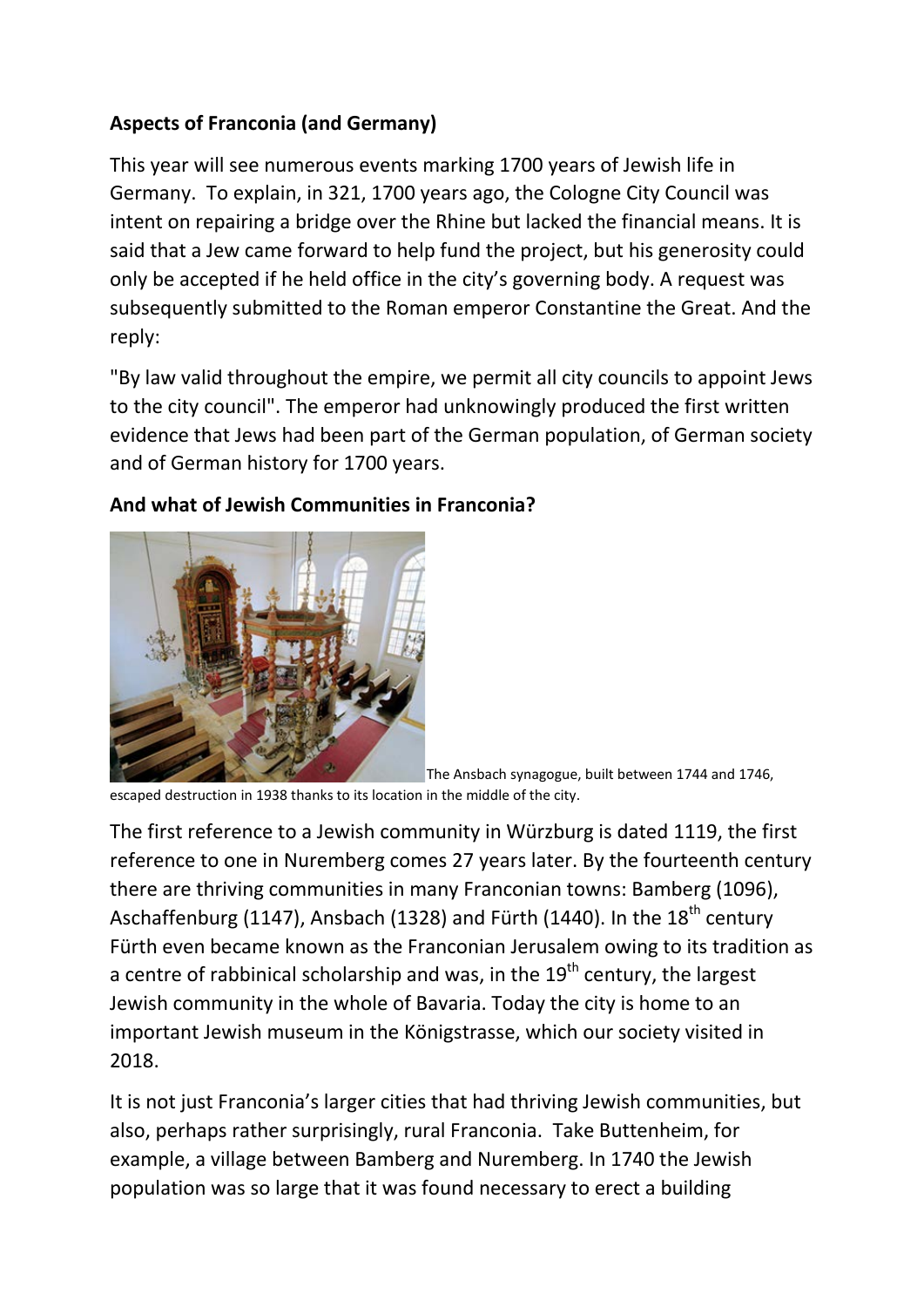containing a prayer-room, a mikveh (a bath used for the purpose of ritual immersion in Judaism) and a schoolroom. In 1810 there were 176 Jews living in Buttenheim, some 21 % of the population. It was here, of course, that Löb Strauß (better known as Levi Strauss, 1829-1902) was born.

In Ermreuth, close to Neunkirchen am Brand, there is a fine synagogue dating back to 1822. On November 9th, 1938, it was completely desecrated, only its location within the village saving it from being burnt to the ground.



After several decades of neglect, it was rebuilt, and in 1994 reopened as a place of prayer, encounter and reflection and now hosts regular concerts and talks on Jewish life and culture *(http://synagoge-museumermreuth.de/veranstaltungen.html)*.

The majority of synagogues fell victim to national-socialist hatred, in towns and villages alike, but Jewish cemeteries managed to survive in large numbers. Some of these have a history stretching back to the late Middle Ages. In Baiersdorf, a Jewish community was first mentioned in a document from 1473, but the beginning of its existence is suspected to be earlier, especially because the oldest gravestones on the Jewish cemetery date back to the early 14th century.

As far as Erlangen is concerned, it seems that Jews were first mentioned in a document of 1432, as was a rabbi in 1478, however in 1515 all Jews were expelled from the city. This naturally led to Jewish communities growing stronger outside of Erlangen, in Bruck, Büchenbach and Baiersdorf, for example. It was not until 1891 that a Jewish cemetery was finally opened in Erlangen, on the northern side of the Burgberg, on the Rudelsweiherstrasse, but in May 1939, and again a few weeks later, it was desecrated. Gravestones were toppled and any metal of value stolen.